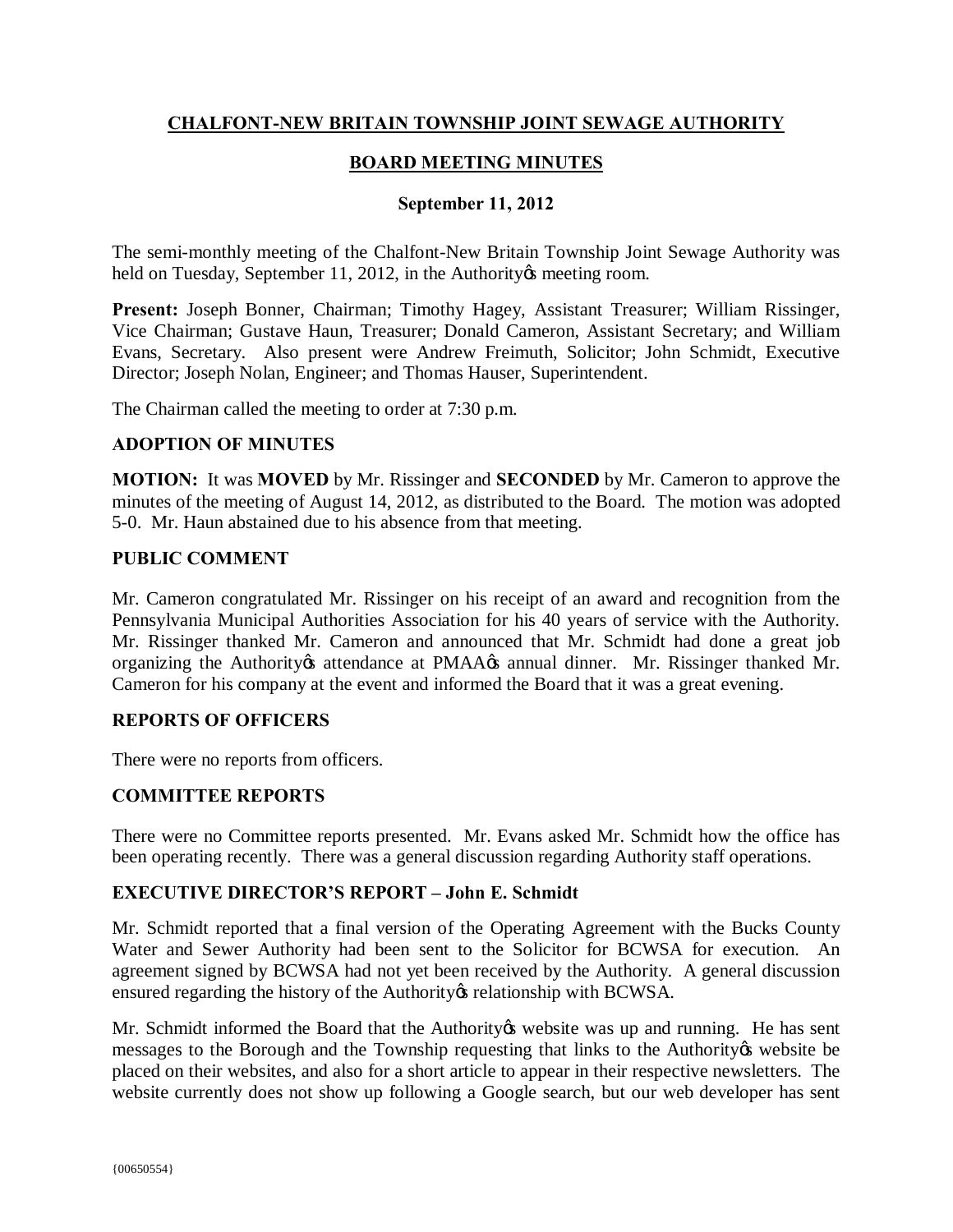information to Google for processing, which takes a few weeks. Mr. Haun asked whether the total number of website hits can be counted. Mr. Schmidt answered in the affirmative but indicated that such information was not readily available to him. There was a general discussion about website access.

Mr. Schmidt reported that Mr. Bagley had received suggested revisions to the Authority  $\alpha$ proposed amendment to the existing easement agreement with Mr. and Mrs. Lemek of 17 Marshall Circle for the Authority ts access to Pump Station No. 6. Mr. Schmidt stated that Mr. Bagley would discuss the Authority to options with regard to such negotiations at the next regularly scheduled meeting of the Board.

Mr. Schmidt noted that a letter had been sent from Mr. Bagley to the Solicitor for Doylestown Township confirming that all permit fees in connection with the Phase II Expansion and Upgrade Project would be waived by the Township in exchange for an easement to the Township for a bike trail over Authority property.

Mr. Schmidt announced that the Veteransø Committee of New Britain Township & Fall Festival is scheduled for September 29, 2012. Mr. Schmidt has volunteered to provide the Authority  $\alpha$ TV Truck for use at the  $\delta$ Touch-a-Truck $\ddot{\sigma}$  exhibit at the Festival.

A draft of the Financial Statements should be available by the next Board meeting, and Bee Bergvall will be scheduled to attend the first regular meeting of the Board in October to review them.

Mr. Schmidt reported that a revision has been made to the July bill list. The expenses were increased by about \$5,000 due to a payroll transfer correction.

Mr. Schmidt concluded his report by informing the Board that a letter had been sent to the Borough Manager for Chalfont Borough regarding the possibility of the Borough overlaying a walking trail on the Authority ts existing sanitary sewer easement on the property of Chalfont United Methodist Church. Mr. Schmidt informed the Borough that the Authority was generally agreeable to such an easement. However, the Borough has been informed that it must work with the Church to secure such an easement.

# **ENGINEER'S REPORT – Joseph Nolan, P. E.**

Mr. Nolan reported that documents requesting quotes for demolition of the old silo had been set out. Mr. Nolan informed the Board that he hopes to report the results of the quotes to the Board at the next regular meeting.

Mr. Nolan also reported that a pre-construction meeting for the Phase II Expansion and Upgrade Project is scheduled for September 12, 2012. Mr. Nolan is hopeful that a Notice to Proceed can be issued immediately after the meeting. Mr. Nolan indicated that the general contractor is already having equipment delivered to the Authority. Mr. Haun asked how long it would take to complete the project. Mr. Nolan stated that the total project should be completed in 18 months. The additional treatment tank must be on-line within 15 months.

Mr. Nolan presented Requisition No. 117 for Capital Expenditures in the amount of \$16,734.20 including items related to the Silo and natural gas projects. Mr. Nolan recommended approval.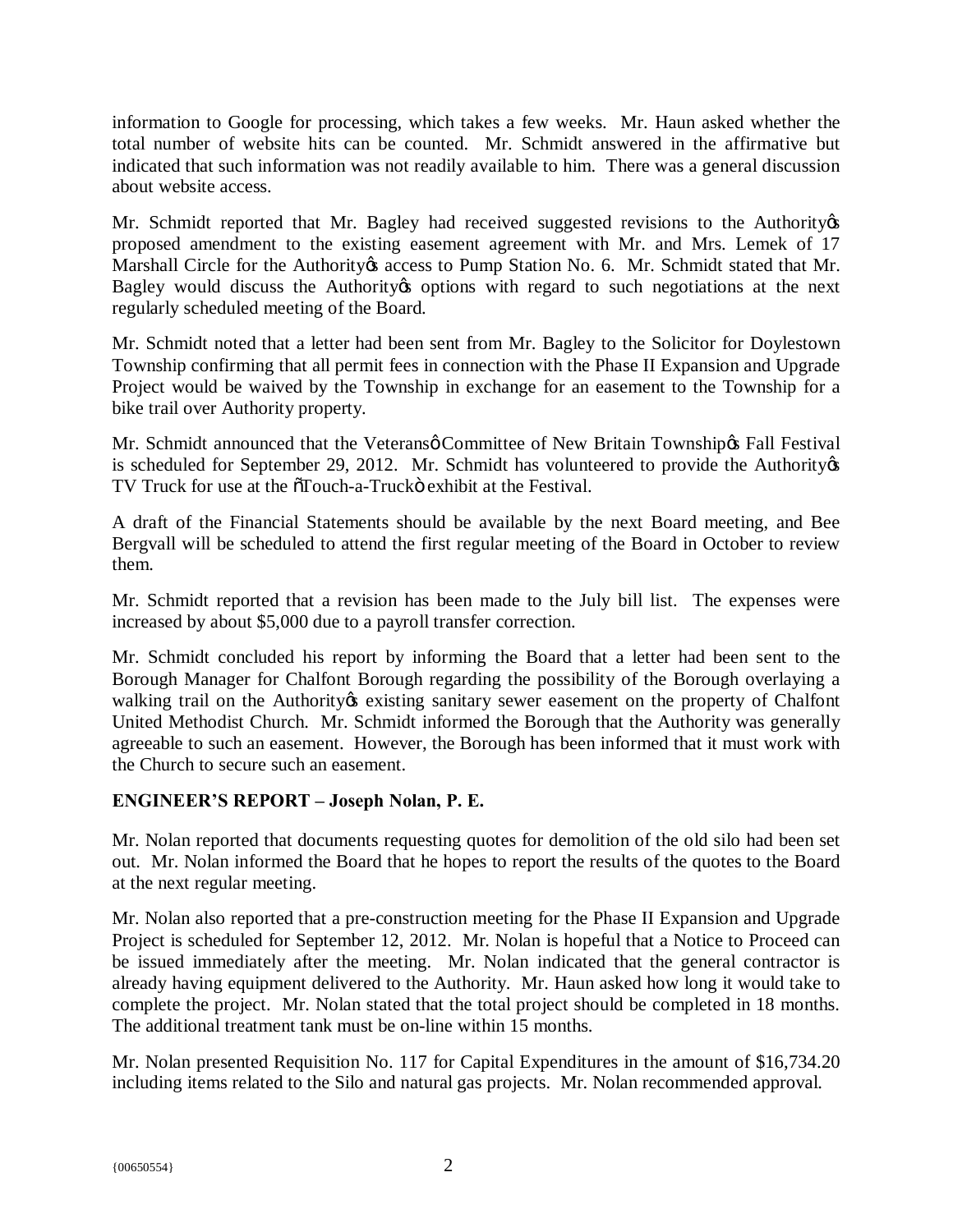**MOTION:** It was **MOVED** by Mr. Rissinger and **SECONDED** by Mr. Cameron to approve Requisition No. 117 for Capital Expenditures in the amount of \$16,734.20. The Motion was unanimously adopted.

Mr. Nolan next presented Requisition No. 160 for Capital Improvements in the amount of \$9,368.07 and he recommended approval.

**MOTION:** It was **MOVED** by Mr. Haun and **SECONDED** by Mr. Cameron to approve Requisition No. 160 for Capital Improvements in the amount of \$9,368.07. The Motion was unanimously adopted.

# **SOLICITOR'S REPORT – Andrew R. Freimuth, Esquire**

There was no Solicitor<sub>®</sub> Report.

### **TREASURER'S REPORT – Gustave Haun, Treasurer**

Mr. Haun reviewed the General Operating Expenses, the Capital Expenditures, the Capital Improvements previously approved and the Capital Improvements associated with a loan also known as Fund 3 in the amount of \$22,042.82 resulting in total expenditures for the month of \$252,323.86. Mr. Haun recommended approval to pay the bills.

Mr. Evans asked about the Home Depot bill. Mr. Hauser indicated that it is sometimes easier to make one trip to Home Depot where many different supplies are needed. Mr. Hagey indicated that the Home Depot bill appears to be mainly for roofing materials.

Mr. Evans also asked about the Superior Plus Energy Services bill. There was a general discussion about the status of the project changing the operation of the dryer from oil to gas.

Mr. Schmidt confirmed that the wire required for Pump Station No. 4 as discussed at the last meeting appears on the current bill list.

**MOTION**: It was **MOVED** by Mr. Evans and **SECONDED** by Mr. Rissinger to approve payment of the total expenditures for the month amounting to \$252,323.86. The Motion was unanimously adopted.

Mr. Haun next presented the escrow disbursements for the month totaling \$3,122.25 and he recommended disbursement of the funds.

**MOTION**: It was **MOVED** by Mr. Cameron and **SECONDED** by Mr. Evans to approve the escrow disbursements for the month amounting to \$3,122.25. The Motion was unanimously adopted.